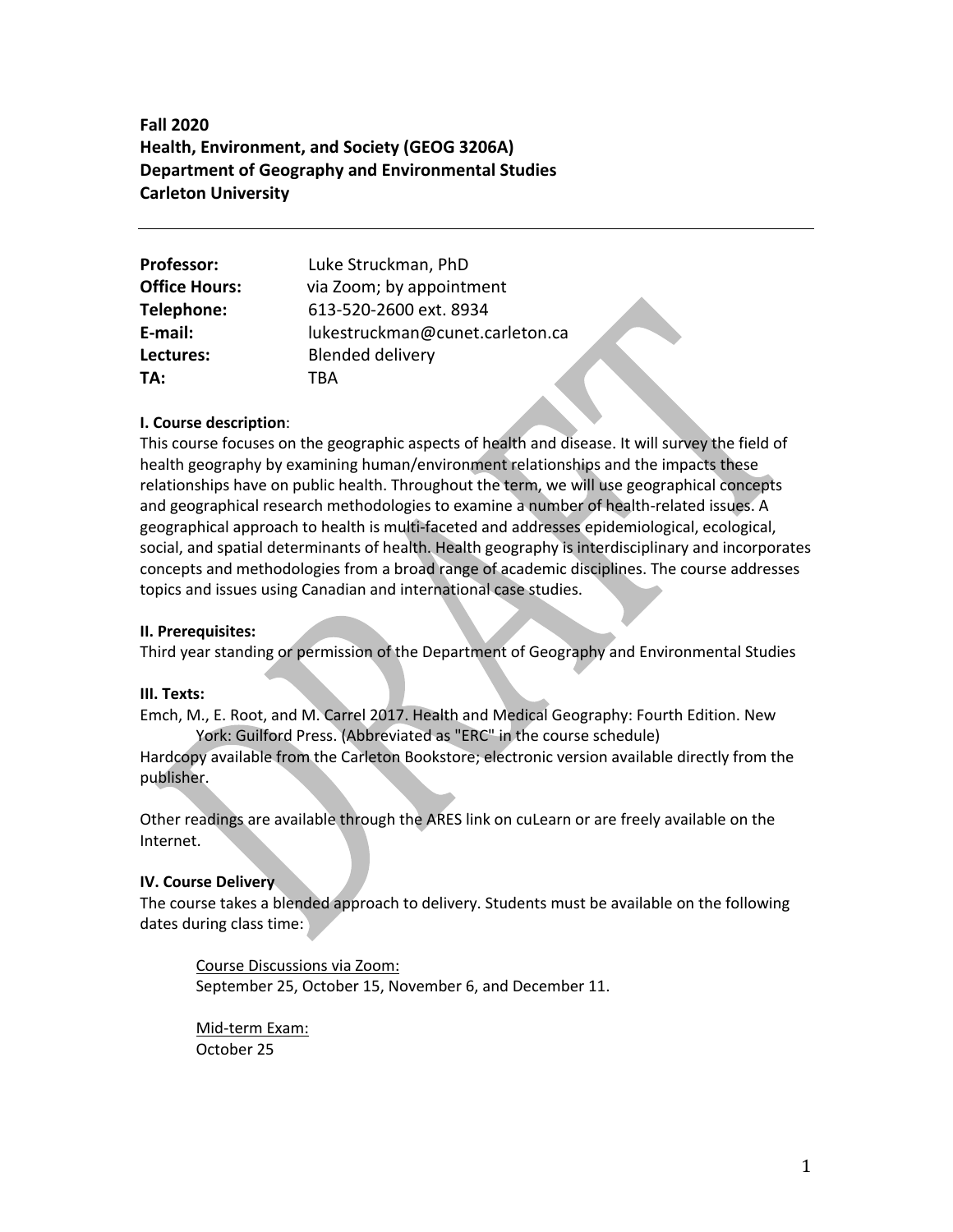Final Exam: Held during final exam period (December 12-23). Date and time TBA.

### **V. Readings, Films, and Assignments**

Readings, films, and assignments are designed to complement each other in meeting course objectives. Required readings establish the overall theme for each class and introduce key concepts and issues. Films apply course concepts to case studies. Assignments allow for further reflection and research on course themes and case studies.

### **V. Evaluation: Documentary Reviews, Essay Assignments, and Exams:**

### **-Film Reviews (10%)**

Documentary reviews will be short essays focused on two assigned documentaries. Students will review the main themes of the films and then make connections to course themes and case studies.

### **-Essay Assignments (40%)**

Essay assignments will allow students to explore major course themes more deeply and conduct their own research. These are significant assignments in which students will be evaluated based on spelling, grammar, proper use of citations, and paper structure.

### **-Mid-term Exam (25%)**

The mid-term exam (25%) will be two hours in length and will consist of multiple choice and short and long answer questions. The mid-term exam will focus on course content between Weeks 1 and 6. If documentation for a missed mid-term exam is insufficient, a grade of zero will be assigned.

### **-Final Exam (25%)**

The final exam (25%) will be two hours in length and will consist of multiple choice and short and long answer questions. The final exam will focus on course content between for the entire term. If documentation for a missed final exam is insufficient, a grade of zero will be assigned.

### **Grade Distribution**

Please note the grade distribution and important dates for assignments and exams

| Component              | <b>Important Dates</b>              | % of Final Grade |
|------------------------|-------------------------------------|------------------|
| 1. Documentary Reviews | September 25; November 6            | 10%              |
| 2. Essay Assignments   | October 9; November 13              | 40%              |
| 3. Mid-term exam       | October 23                          | 25%              |
| 4. Final Exam          | Formal exam period (December 12-23) | 25%              |
|                        |                                     |                  |

Grades will be posted to cuLearn throughout the term. However, any grades posted to cuLearn are unofficial and will not be finalized until the end of the term.

In accordance with FASS Grading Guidelines: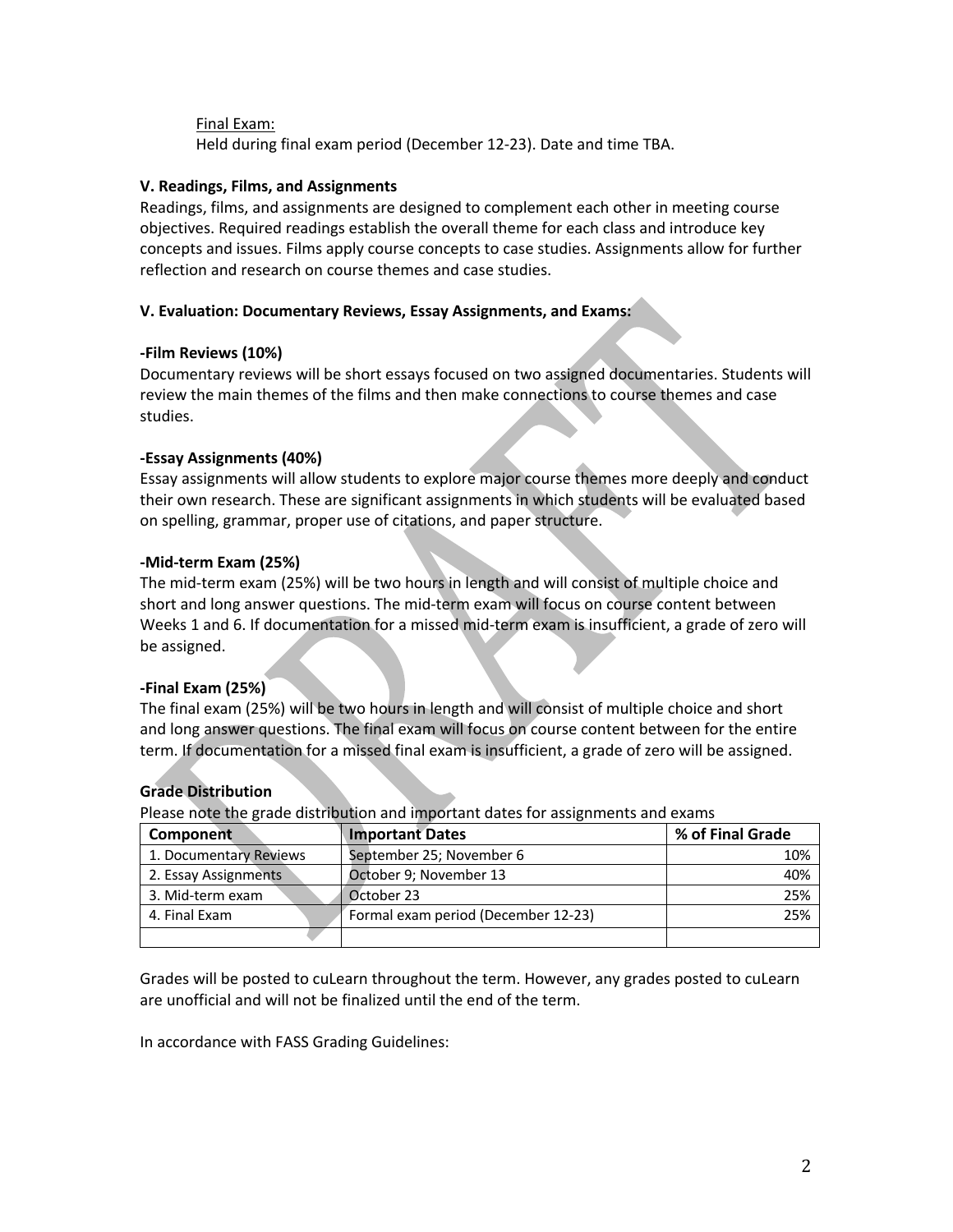"Standing in a course is determined by the course instructor subject to the approval of the Faculty Dean. This means that grades submitted by the instructor may be subject to revision. No grades are final until they have been approved by the Dean."

If, for any reason, the final exam must be deferred due to a documented illness or a family emergency, the deferred final exam will be identical in format and coverage with the final it is replacing. **Deferred finals, which must be applied for at the Registrar's Office, are available ONLY if the student is in good standing in the course.**

### **VI. PLAGIARISM**

The University Senate defines plagiarism as "*presenting, whether intentionally or not, the ideas, expression of ideas or work of others as one's own."* This can include:

- reproducing or paraphrasing portions of someone else's published or unpublished material, regardless of the source, and presenting these as one's own without proper citation or reference to the original source;

- submitting a take-home examination, essay, laboratory report or other assignment written, in whole or in part, by someone else;

- using ideas or direct, verbatim quotations, or paraphrased material, concepts, or ideas without appropriate acknowledgment in any academic assignment;

- using another's data or research findings;

- failing to acknowledge sources through the use of proper citations when using another's works and/or failing to use quotation marks;

- handing in "substantially the same piece of work for academic credit more than once without prior written permission of the course instructor in which the submission occurs."

Plagiarism is a serious offence that cannot be resolved directly by the course's instructor. The Associate Dean of the Faculty conducts a rigorous investigation, including an interview with the student, when an instructor suspects a piece of work has been plagiarized. Penalties are not trivial. They can include a final grade of "F" for the course.

For further information on plagiarism, please see Carleton University's Academic Integrity Policy: http://www2.carleton.ca/studentaffairs/academic-integrity.

### **VII. Requests for Academic Accommodations**

### **Academic Accommodation**

You may need special arrangements to meet your academic obligations during the term. You can visit the Equity Services website to view the policies and to obtain more detailed information on academic accommodation at http://www.carleton.ca/equity/. For an accommodation request the processes are as follows:

**Pregnancy obligation**: write to me with any requests for academic accommodation during the first two weeks of class, or as soon as possible after the need for accommodation is known to exist.

**Religious obligation**: write to me with any requests for academic accommodation during the first two weeks of class, or as soon as possible after the need for accommodation is known to exist.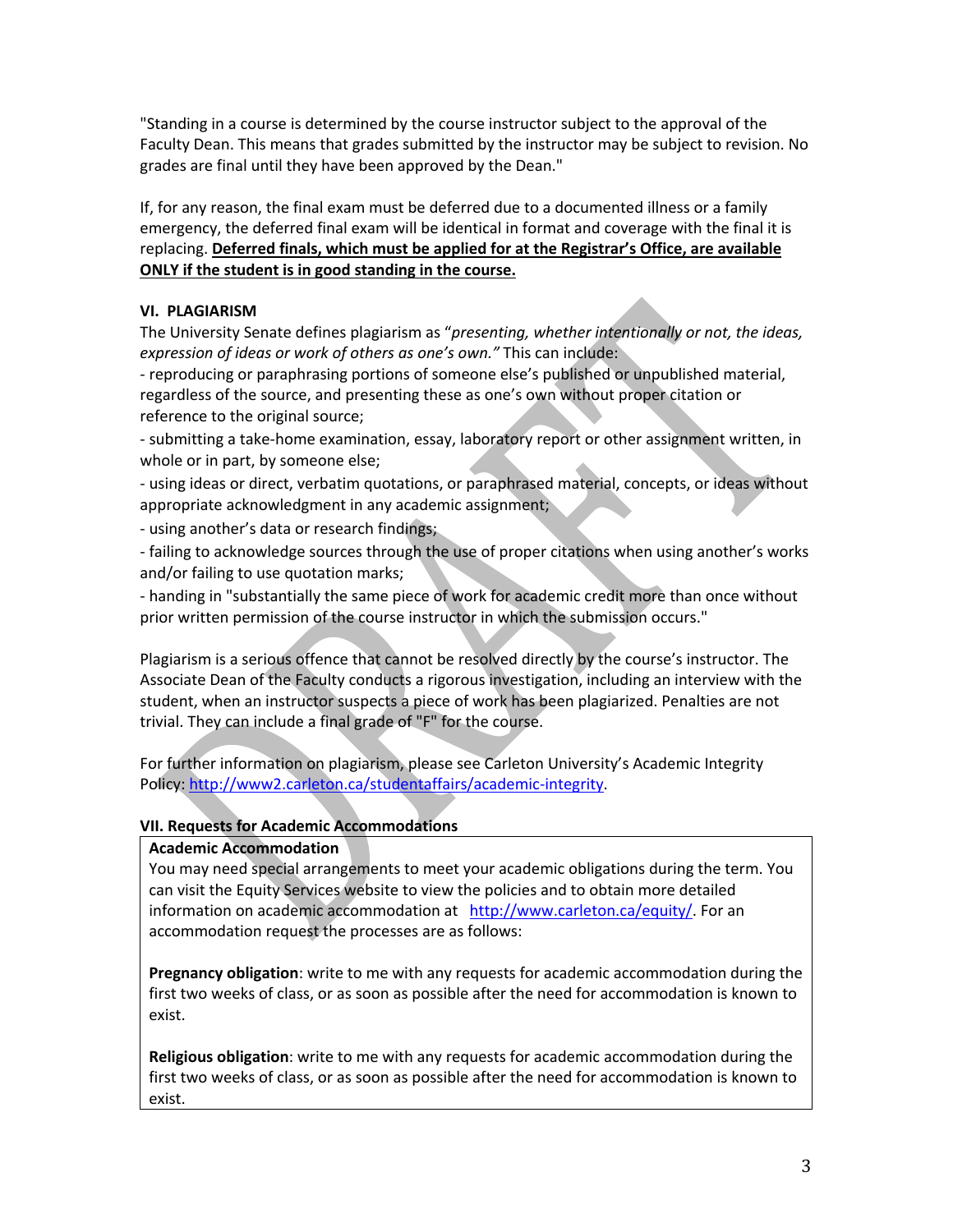**Academic Accommodations for Students with Disabilities**: The Paul Menton Centre for Students with Disabilities (PMC) provides services to students with Learning Disabilities (LD), psychiatric/mental health disabilities, Attention Deficit Hyperactivity Disorder (ADHD), Autism Spectrum Disorders (ASD), chronic medical conditions, and impairments in mobility, hearing, and vision. If you have a disability requiring academic accommodations in this course, please contact PMC at 613-520-6608 or pmc@carleton.ca for a formal evaluation. If you are already registered with the PMC, contact your PMC coordinator to send me your Letter of Accommodation at the beginning of the term, and no later than two weeks before the first inclass scheduled test or exam requiring accommodation (if applicable). After requesting accommodation from PMC, meet with me to ensure accommodation arrangements are made. Please consult the PMC website for the deadline to request accommodations for the formally-scheduled exam (if applicable) at

http://carleton.ca/pmc/students/dates-and-deadlines/

### **Course Schedule and Readings**

# **Week 1 - September 11: Introduction**

ERC: Chapter 1

### **Week 2 - September 18: Ecologies of Disease and Research Methodologies I**

ERC: Chapter 2 Cholera 101: Why an Ancient Disease Keeps on Haunting Us" "Turning the Tide Against Cholera" also available here via Lexis-Nexis database (MacOdrum Library) "Haiti Launches Largest-Ever Cholera Vaccination Campaign" (Audio & Text)

# **Week 3 - September 25: Ecologies of Disease and Research Methodologies II**

**\*\*\*\*Assigned reading and Frontline episode discussion via Zoom at scheduled class time\*\*\*\*** PBS Frontline: Outbreak (Video) (55 minutes)

ERC: Chapter 3

**Documentary Review 1: due @23:55**

**Optional Reading:** ERC: Chapter 5

### **Week 4 - October 2: Health and Uneven Development: Global and Regional Patterns** ERC: Chapter 4

**Week 5 - October 9: Disease Diffusion** ERC: Chapter 6 Paul Ewald: Can We Domesticate Germs? (Video)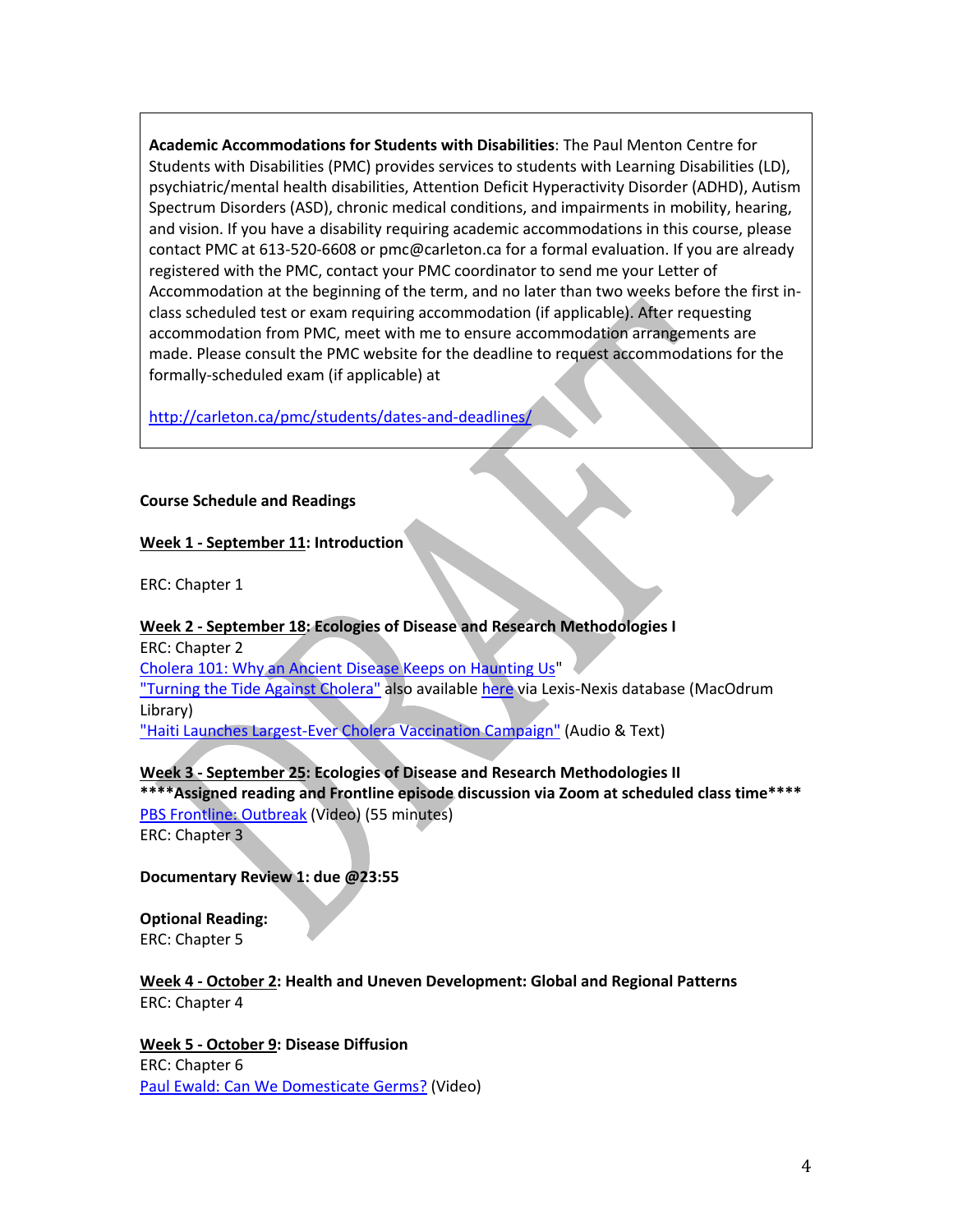### **Week 6 - October 16: Emerging Infectious Diseases \*\*\*\*Mid-term exam review via Zoom at scheduled class time\*\*\*\*** ERC: Chapter 7 "Patient Zero: The Origin of AIDS" (Audio)

### **Week 7 – October 23**

Mid-term Exam

### **Fall Break - October 30**

No class

# **Week 8 - November 6: Tick and Mosquito Borne Diseases**

# **\*\*\*\*Reading and documentary discussion via Zoom at scheduled class time\*\*\*\*** Carter, Eric D. 2012. *Enemy in the Blood: Malaria, Environment, and Development in Argentina.* Tuscaloosa, AL: University of Alabama Press. (Introduction ONLY)

Mosquito (Video) (60 minutes) - link provided on cuLearn

# **Documentary Review 2: due @23:55**

# **Optional Reading**

"Lyme, the tick-borne disease that's spreading fast, explained" (Text) "Genetically modified mosquitoes may be best weapon for curbing disease transmission" (Text)

Khatchikian C., M. Prusinski, M. Stone, B. Backenson, I. Wang, E Foley, S. Seifert, M. Levy, D. Brisson. 2015. Recent and rapid population growth and range expansion of the Lyme disease tick vector, Ixodes scapularis, in North America. *Evolution*. 69(7):1678-1689.

# **Week 9 – November 13: Geographies of Antimicrobial Resistance**

- Ferri, M. E. Ranucci, P. Romagnoil, and V. Glaccone. 2015. Antimicrobial resistance: A global emerging threat to public health systems. *Critical Reviews in Food Science and Nutrition*. 57(13): 2857-2876.
- Woolhouse, M., M. Ward, B. van Bunnik, J. Farrar. 2015. Antimicrobial resistance in humans, livestock and the wider environment. *Philosophical Transactions of the Royal Society B: Biological Sciences.* 370(1670).

### **Essay Assignment 2: Geographies of Antimicrobial Resistance - due @ 23.55**

# **Optional Reading:**

Shallcross, L., S. Howard, T. Fowler, S. Davies. 2017. Tackling the threat of antimicrobial resistance: from policy to sustainable action. *Philosophical Transactions of the Royal Society B: Biological Sciences.* 370(1670)

World Health Organization - Resources on Antibiotic Resistance